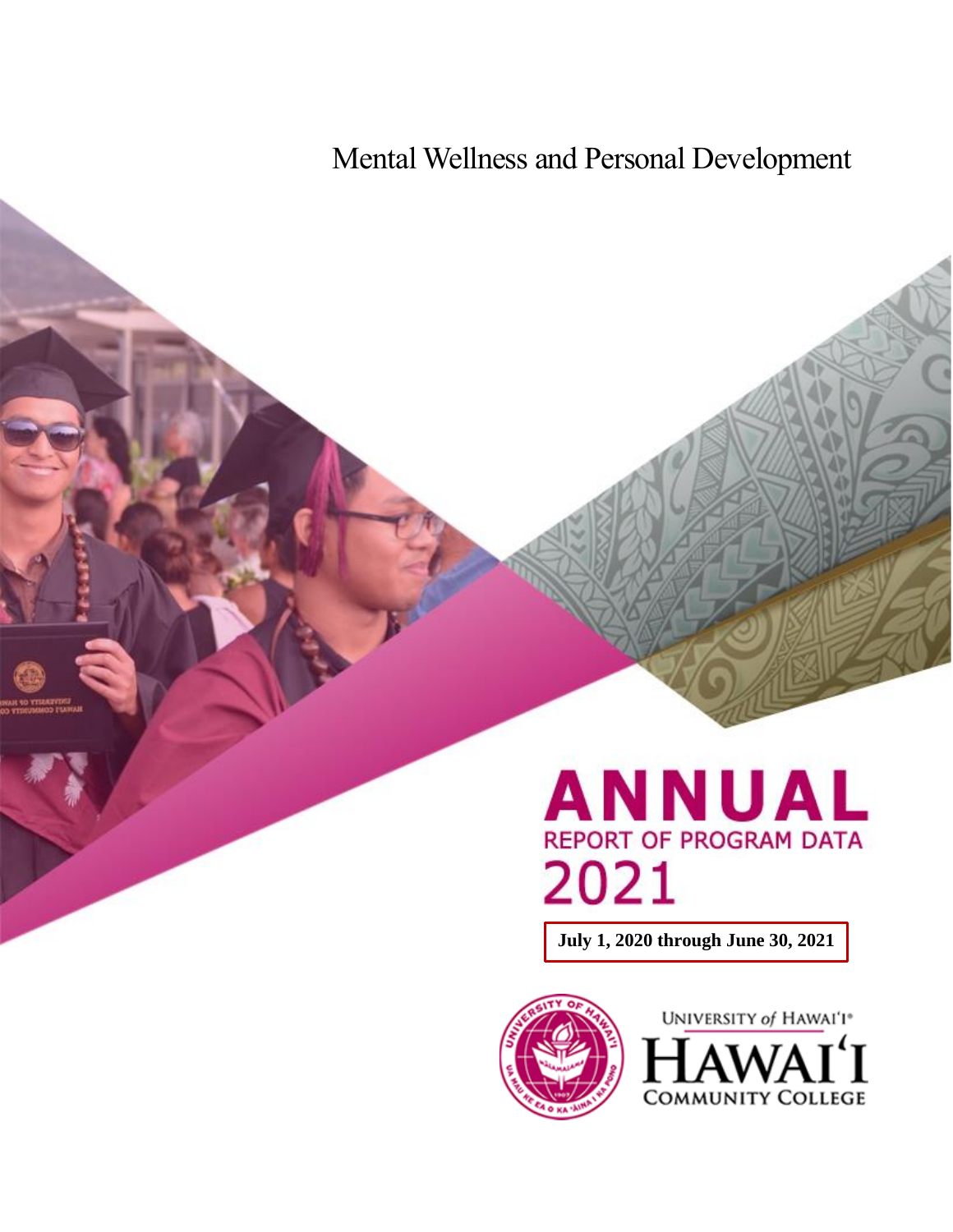#### Submit this Review document in WORD via the **Hawaii CC - [Program & Unit Review Submission portal](https://hawaii.kualibuild.com/app/builder/#/app/60ef56c477b0f470999bb6e5/run)**

**<https://hawaii.kualibuild.com/app/builder/#/app/60ef56c477b0f470999bb6e5/run>** attachments and supporting documentation may be uploaded in WORD, PDF, or EXCEL

### **1. Program or Unit Description**

#### Catalog Statement:

The Mental Wellness and Personal Development Service assists students of Hawai'i CC to enhance their resiliency while building on existing strengths and honoring individuality. Services are available for all students on Hawai'i Island. Mental health services benefit campus communities by assisting students to manage stress and become more engaged in their education. This ultimately leads to increased student retention and program completion rates. Therapeutic services are brief in nature and referrals to community resources will be given as appropriate. Mental Wellness and Personal Development Services is also the Confidential Resource for any Title IX related concerns. Students can access this service to receive confidential support and information regarding Title IX.

All students that are registered in credit courses are eligible for mental health services during their time of enrollment. Due to the need to provide continuity of services, students who demonstrate an intent to register for the following semester are seen on a continuous basis, as discharging them prematurely or taking breaks in services between semesters would create ethical and liability concerns. Student services by MWPD are typically at high risk for not meeting their academic goals as they are experiencing significant levels of distress for a range of reasons (diagnosable mental health, life stressors, limited support systems, unhealthy support systems, etc.).

# **2. Analysis of the Program/Unit**

During the 2020-2021 Academic Year, COVID-19 continued to be a driving factor that shaped and impacted all services. During this reporting period, MWPD operated with 1 FTE faculty, 1 clinical intern, and the support of Hāʿawi Kokua's two student employees. MWPD employees operated out of the Manono office and provided island-wide therapy services through telehealth technology in alignment with modified federal expectations regarding confidentiality. Due to health and safety concerns, in person clinical services were limited to high risk students, which occurred only after an initial assessment and informed consent process.

One of the positive outcomes during this transformative year was that MWPD improved its utilization of our record keeping software. This allowed MWPD to gather an increased amount of data on the students serviced. This data demonstrates the diverse student population MWPD serves and provides meaningful insight into the mental health challenges our students face.

#### **Demographic Data**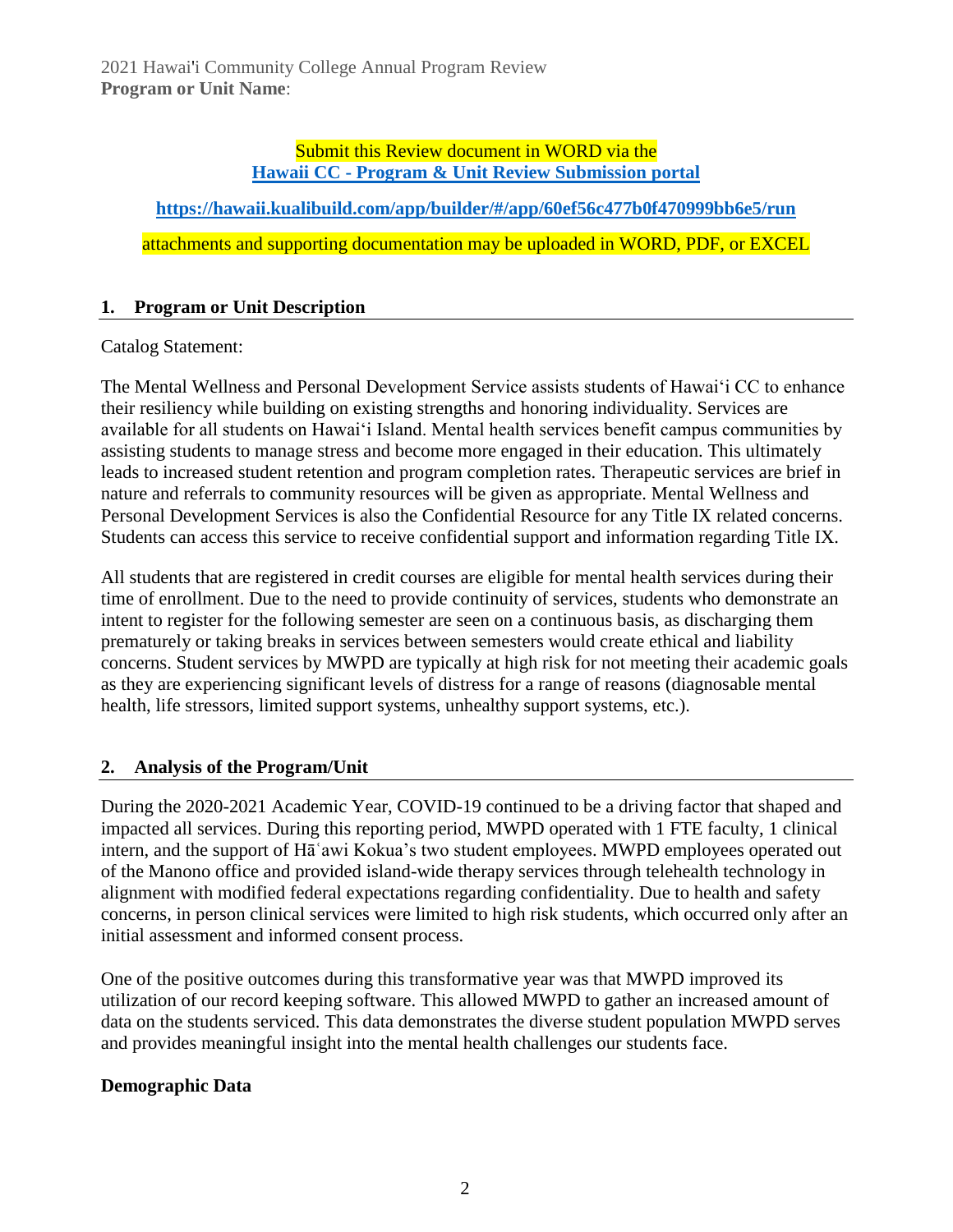Data presented reflects MWPD services during the 2020-2021 Academic Year (AY 20-21). During this time period, MWPD held 57 cases and serviced 34 new clients (as opposed to those who carried over from the previous AY). The following chart reflects data collected from new MWPD clients. Some categories may have contained additional options (i.e. Sexual Orientation also contained Gay), but 0% response rates were omitted to assist with readability.

| <b>CATEGO</b><br>$\overline{\mathbf{R}}\mathbf{Y}$  |                             |                                         | <b>RESULTS</b>                                  |                                        |                                                             |  |  |
|-----------------------------------------------------|-----------------------------|-----------------------------------------|-------------------------------------------------|----------------------------------------|-------------------------------------------------------------|--|--|
| <b>GENDER</b>                                       |                             | Female 81%                              |                                                 | <b>Male 19%</b>                        |                                                             |  |  |
| <b>RACE</b>                                         | Nat. Hwn/Pac Isl.<br>38.1%  | White<br>19%                            | Asia<br>$\mathbf n$<br>14.3<br>%                | Africa<br>$\mathbf n$<br>Amer.<br>9.5% | Multi-<br>Hispani<br>racial<br>$\mathbf{C}$<br>4.8%<br>9.5% |  |  |
| <b>INTERNA</b><br>T.<br><b>STUDEN</b><br>T          |                             |                                         | 9.5%                                            |                                        |                                                             |  |  |
| <b>SEXUAL</b><br>ORIENT.                            |                             | Heterosexual<br>71.14%                  | Asexual<br>14.3%                                | Bisexu<br>al<br>9.5%                   | Lesbian<br>4.8%                                             |  |  |
| <b>RELATIO</b><br>N.<br><b>STATUS</b>               |                             | <b>Committed Relationship</b><br>38.1%  | Married<br>33.3%                                | Single<br>23.8%                        | Civil<br>Union/domes<br>tic<br>partnership<br>4.8%          |  |  |
| <b>TRANSFE</b><br>$\mathbf R$<br><b>STUDEN</b><br>T |                             |                                         | 23.8%                                           |                                        |                                                             |  |  |
| <b>FIRST</b><br><b>GENERA</b><br>T.                 |                             |                                         | 23.8%                                           |                                        |                                                             |  |  |
| <b>HOUSING</b>                                      |                             |                                         | Off-Campus 95.2%                                |                                        |                                                             |  |  |
| WHO DO<br>YOU<br><b>LIVE</b><br><b>WITH</b>         | Spouse/Part<br>ner<br>52.4% | Parent(s)/Guardia<br>n(s)<br>33.3%      | Famil<br>Children<br>28.6%<br>y<br>33.3<br>$\%$ | Alone<br>9.5%                          | Roommate(s)<br>9.5%                                         |  |  |
| <b>EMPLOY</b><br><b>ED</b>                          |                             |                                         | 52.4%                                           |                                        |                                                             |  |  |
| #HOURS<br>WORK/W<br>K                               | $6 - 10$<br>4.8%            | $11 - 15$<br>$16 - 20$<br>14.3%<br>9.5% | $21 - 30$<br>9.5%                               | $31 - 35$<br>9.5%                      | $40+$<br>14.3%                                              |  |  |

Overall, MWPD serviced a diverse set of students that included: international students, transfer students, and first-generation students. Majority of MWPD clients reside with their families and/or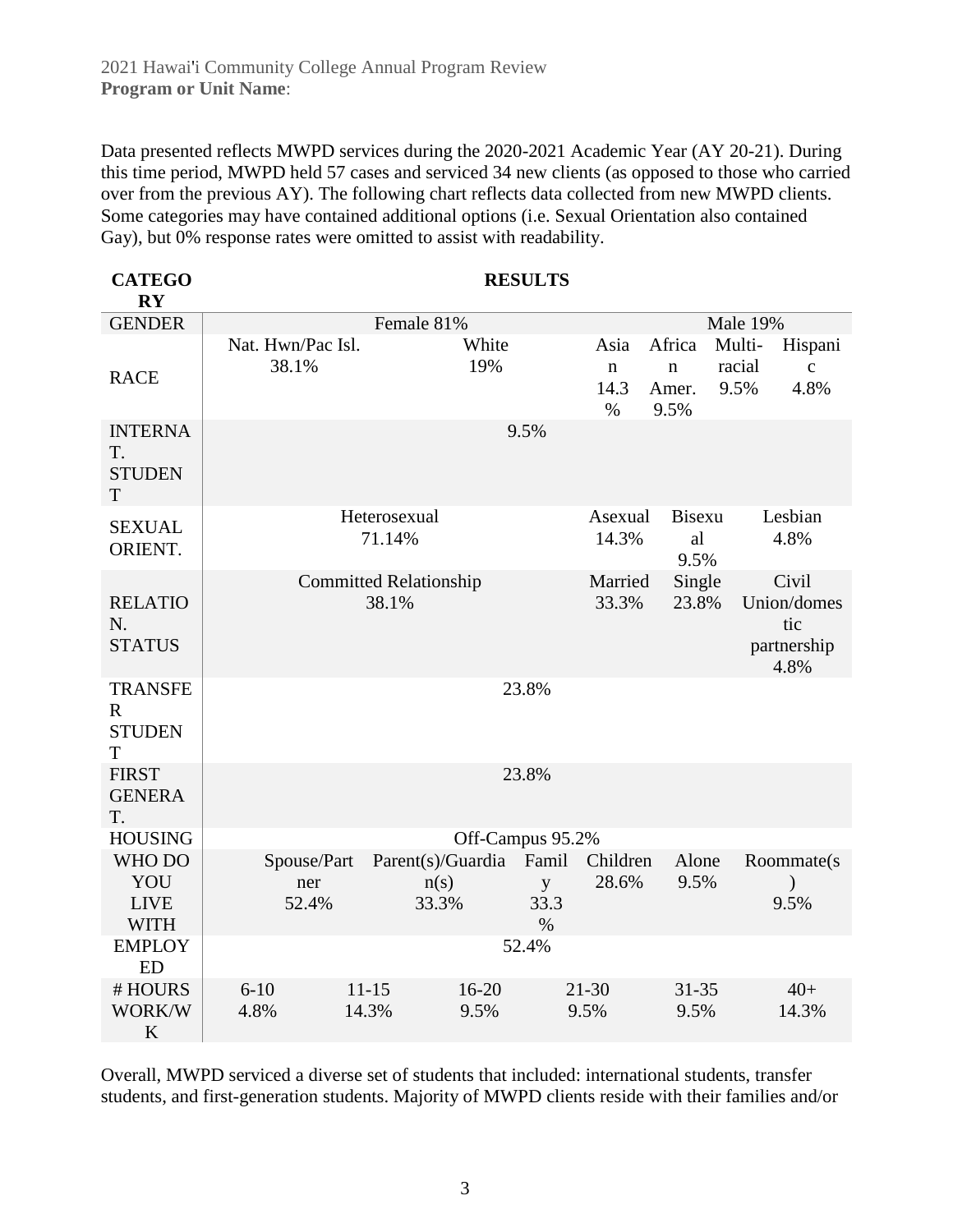spouses in off campus housing. Half (52.4%) of the students MWPD serviced worked; 14.3% work full-time. Due to this being the first full AY that this demographic data is available, there is no data to offer a comparison. It is hoped, that moving forward MWPD will be able to compare annual data and identify potential trends.

MWPD service aims to service Hawaiʿi CC on many facets. MWPD offers direct and indirect resources to students (online resources, online mental health screening, therapeutic services, workshops and mental health awareness activities). MWPD also offers support to the campus as a whole through professional development opportunities, newsletters, and consultations. The data for these activities will be analyzed under the following categories:

- A. Direct Student Services
- B. Student Focused Campus Services
- C. Indirect Student Services
- D. Analysis of Student Focused Services
- E. Faculty/Staff Focused Services
- F. Prior Action Plan Results

The data presented below reflects the demand for services and the effectiveness of said services. As a one-person unit, MWPD is extremely efficient and in fact services are often limited due to limited resources not limited demand. In an effort to further service the Kauhale, MWPD has made it standard practice to accept master level interns. The presence of interns increases the programs capacity to meet the broad needs of the campus.

# **A. Direct Student Services**

Direct student services consist of therapeutic services. Students currently enrolled in credit programs are eligible for therapy services. MWPD services students from all Hawaii CC campuses. During the 2020-2021 academic year, the MWPD therapist supervised 1 MSW clinical intern who was housed at the Manono campus for 16 hours a week. Program data presented represents the supervised clinical work of the intern as well as the work of program faculty.

| Treate 1. Diagence Del viceu. |                              |                   |  |  |  |  |  |
|-------------------------------|------------------------------|-------------------|--|--|--|--|--|
| <b>STUDENTS SERVICED</b>      | Total # of Students Serviced | # of New Students |  |  |  |  |  |
| Jan. $20$ -Dec. $20$          | 79                           | 14                |  |  |  |  |  |
| Jan. $21$ -June $21$          | 28                           | 20                |  |  |  |  |  |
| <b>TOTAL</b>                  | 57                           | 34                |  |  |  |  |  |

# **Figure 1. Students Serviced:**

During AY 2020-2021, 57 students were serviced by MWPD. Based on the census data, enrollment for Hawaii Community College in AY 2020 was 2430. MWPD serviced 2.3% of the student population, which is in line with national averages (1-5%).

#### **Figure 2: Percentage of Campus Serviced**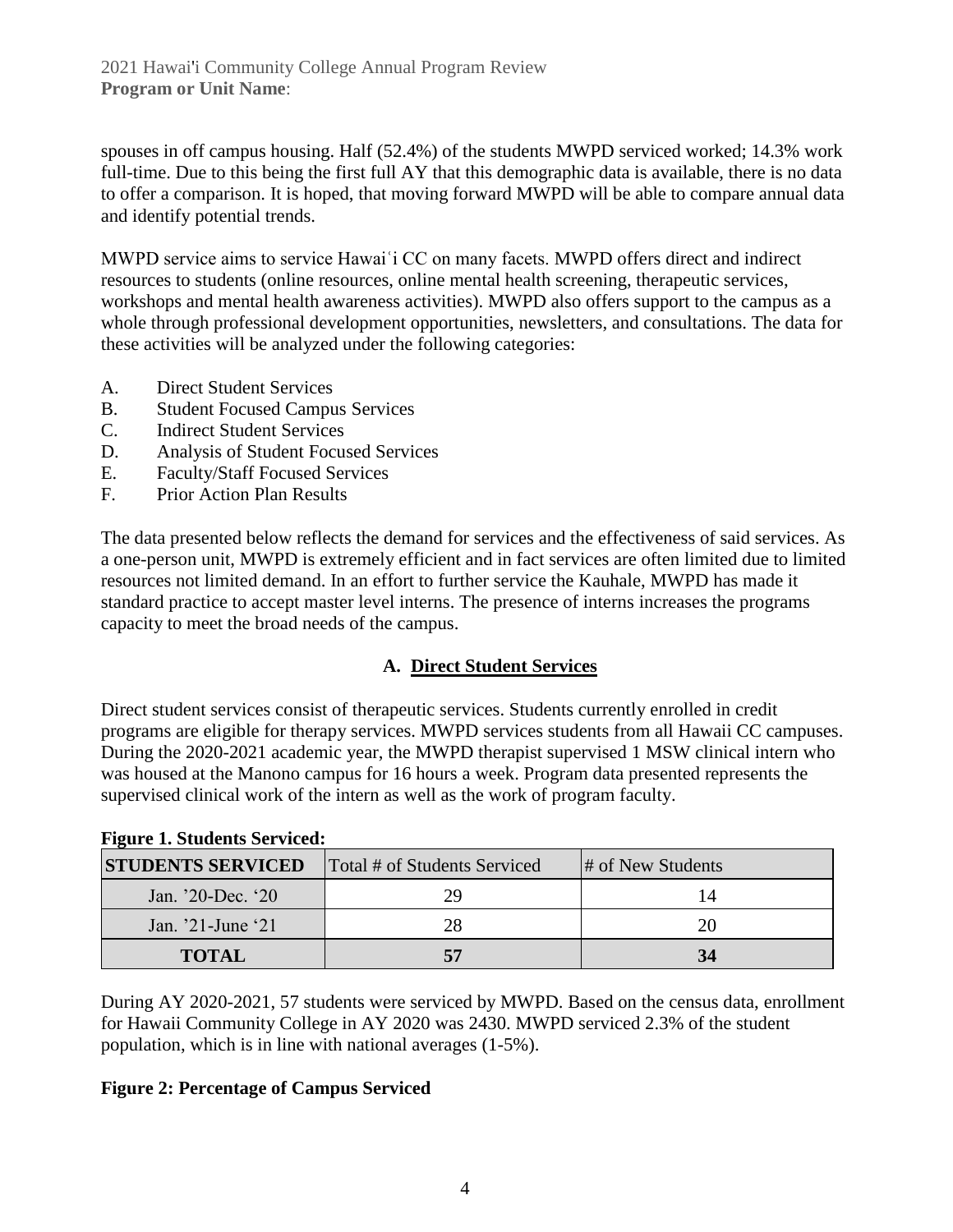2021 Hawai'i Community College Annual Program Review **Program or Unit Name**:

| <b>Census Year</b> | <b>MWPD Caseload</b> | Hawaii CC         | <b>Percent of Campus</b> |  |
|--------------------|----------------------|-------------------|--------------------------|--|
|                    | (unduplicated)       | <b>Enrollment</b> | <b>Serviced</b>          |  |
| 2016               | 64                   | 2956              | 2.2%                     |  |
| 2017               | 53                   | 2819              | 1.9%                     |  |
| 2018               | 70                   | 2632              | 2.6%                     |  |
| 2019               | 84                   | 2615              | 3.2%                     |  |
| 2020               | 57                   | 2430              | 2.3%                     |  |

Historical trends reveal that services decreased over the 20-21 AY. This was likely impacted by COVID-19. Factors that likely impacted this decrease include: marketing difficulties, services mostly limited to virtual, decreased student engagement/initiating services, and complications with the digital intake process. While many are comfortable with the clinical services via telehealth, the virtual intake process was difficult to manage and many students disengaged prior to their first appointment. This issue was improved upon once IT approved the utilization of a different intake process that decreased the number of steps students must complete to access services. At the end of AY 20-21, MWPD advocated with Hāʿawi Kokua to obtain COVID-19 related funding for a casual hire position. This position was granted and as of Fall 2021 this position has been tasked with managing the intake process and tracking students to decrease dropouts.

|                           | <b>Intake</b> | <b>Psychotherapy</b> | <b>Walk-In</b> | <b>Crisis</b> | <b>Cancelled</b> | <b>TOTAL</b> |
|---------------------------|---------------|----------------------|----------------|---------------|------------------|--------------|
| Jul.-Dec.<br>$^{\circ}20$ | 10            | 89                   |                |               | 24               | 129          |
| Jan.-June<br>'21          | 19            | .24                  |                |               |                  | 203          |
|                           | 29            | 213                  |                |               | O J              | 332          |

#### **Figure 3: Session Data by Type**

Figure 3, represents session data by type. Each type is defined as:

- 1. Intake Session: Initial session where consent forms, psychosocial/diagnostic assessments are completed and treatment goals are developed.
- 2. Psychotherapy: Standard therapy session.
- 3. Walk-In: Sessions that were scheduled within a 24 hour period of occurring.
- 4. Crisis: Sessions during which a recent trauma, suicidal or homicidal attempts are addressed. Crisis session typically involve community-based crisis services.
- 5. Cancelled: Sessions where students did not who up as scheduled. These appointment times are counted as preparation and documentation go into them, despite the student not attending.

During AY 20-21, MWPD serviced 57 students, which is 67.8% of the caseload held during AY 19- 20. Upon review of the data, the amount of services provided to clients remained consistent, as session data also reflects 67% of the number of sessions held in AY19-20. The session data is typical in that Spring semester is more busy than Fall. This is trend is believed to reflect the fact that many students carryover from the Fall to the Spring semester. Crisis and walk-in sessions remained consistent from AY19-20 to AY20-21, but cancellations increased drastically in the Spring '21 semester.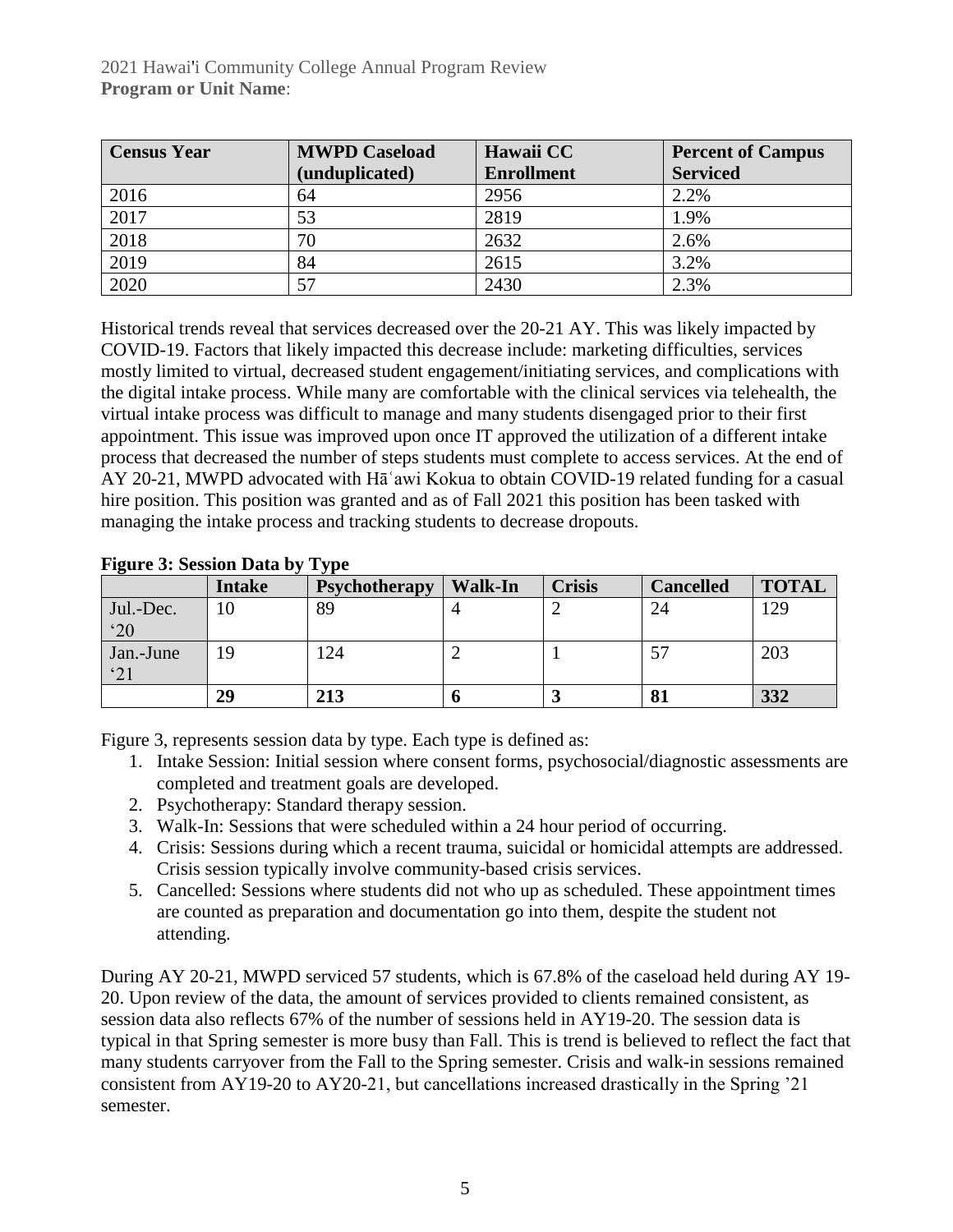As a part of direct services, MWPD is legally required to keep medical records on every student that enters services. Documentation time can be significant, and so Figure 4 is provided as a means of demonstrating the time spent on documentation.

| 0<br><b>Estimated Clinical Documentation Time</b> |                               |                                      |  |  |  |
|---------------------------------------------------|-------------------------------|--------------------------------------|--|--|--|
| <b>Session Type</b>                               | <b>Standard Documentation</b> | <b>Estimated Total Documentation</b> |  |  |  |
|                                                   | Time                          | Time (Hours)                         |  |  |  |
| Intake $(29)$                                     | 60                            | 29                                   |  |  |  |
| Psychotherapy (213)                               | 15                            | 53.25                                |  |  |  |
| Walk-In $(6)$                                     | 15                            | 1.5                                  |  |  |  |
| Crisis $(3)$                                      | 30                            | 1.5                                  |  |  |  |
| Cancelled (81)<br>15                              |                               | 20.25                                |  |  |  |
| <b>Total Estimated Time on Documentation</b>      | 105.5                         |                                      |  |  |  |

Documentation of 491 sessions took approximately 162 hours. It's important to note that session length varies and can range anywhere from 30 (walk-in's) minutes to 3 hours (crisis sessions).

#### *Initial Distress Data*

Various metrics are used by MWPD to better understand the concerns students are presenting with. During AY 2020, majority of students seeking services, reported experiencing anxiety/stress, depression, and/or relationship concerns (see Figure 5). This data falls in line with national trends and shows that the majority of students seeking services from college mental health providers' report concerns regarding anxiety and depression. During the 2020 AY, the following issues of concern were added and tracked: learning disability, sexual assault, and sexual orientation. In AY 2020, students identified multiple concerns as compared to 2019 (Table 6). The only concern that was identified as less of an issue was alcohol/drug use which goes against national trends and may reflect under-reporting. In addition to anxiety and depression, significant amounts of students reported experiencing concerns with body image, trauma, and family concerns.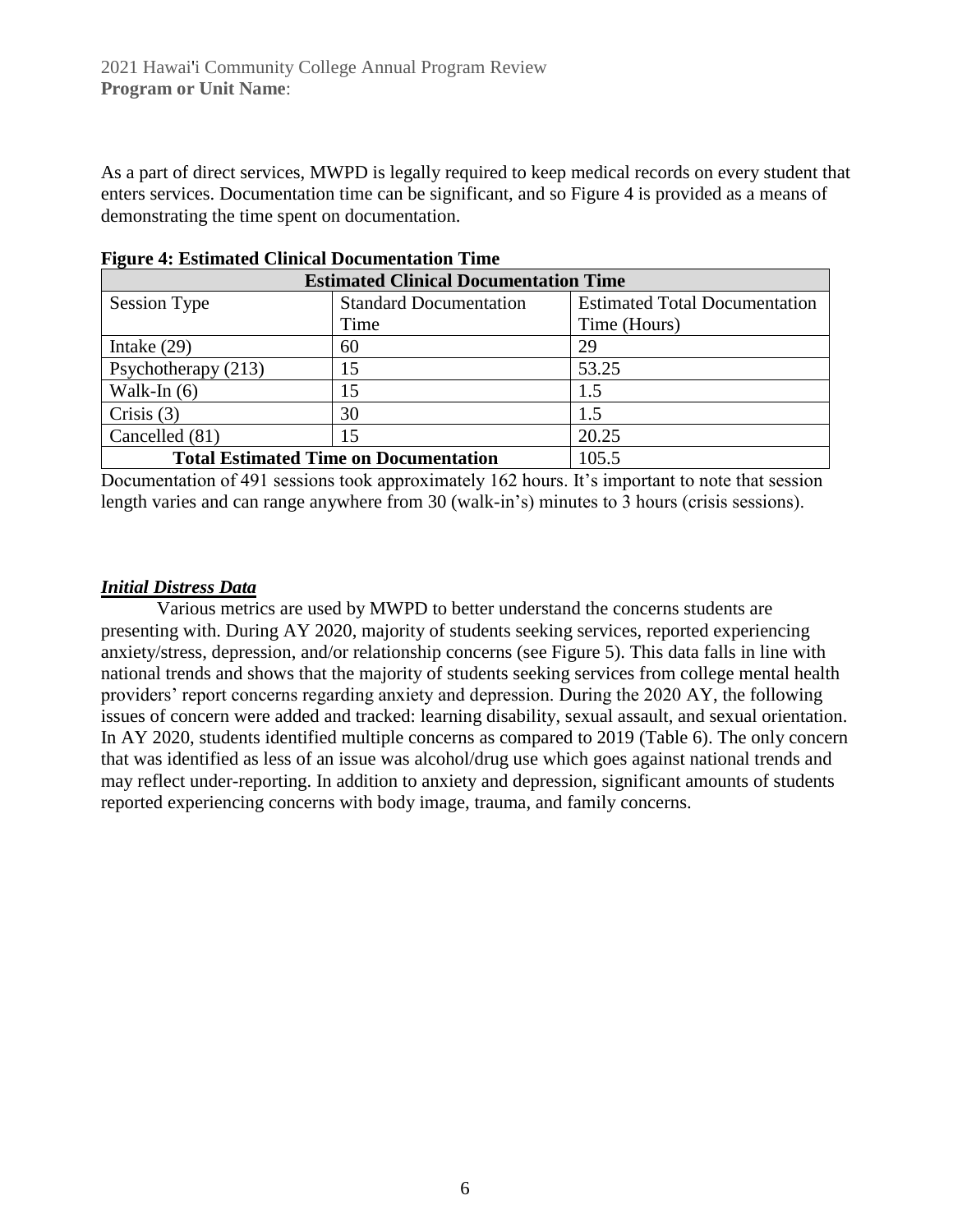

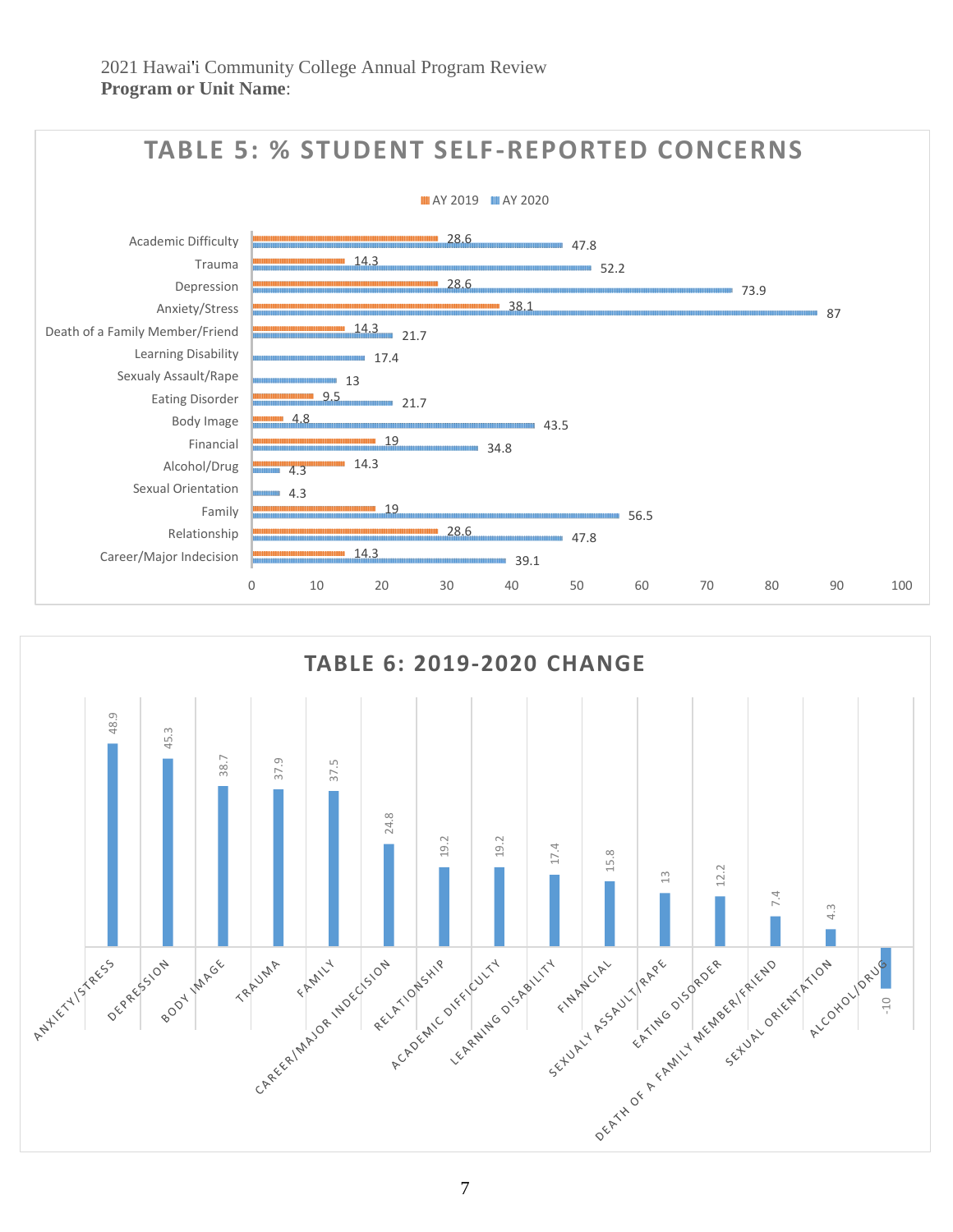

During AY 2020, additional data was collected from clients to determine what areas of their lives they felt were negatively impacted by COVID-19. These areas are reflected below in Table 7.

Despite only 9.5% of clients seeking MWPD services due to COVID-19, 67% of new clients reported that COVID-19 impacted their mental health amongst other concerns. Upon reaching out for services, clients are asked to complete a triage form to determine what type of services they are looking for and to identify any crisis scenarios that would warrant the scheduling of an emergency session. This data is presented in Table 8 below.

| <b>TABLE 8</b>                                                      |                       |  |  |  |  |
|---------------------------------------------------------------------|-----------------------|--|--|--|--|
| <b>Crisis Situations:</b>                                           | % of People Responded |  |  |  |  |
|                                                                     | Yes                   |  |  |  |  |
| I have been thinking about suicide                                  | 10%                   |  |  |  |  |
| I have a relative or close friend that recently passed away         | 10%                   |  |  |  |  |
| I have recently been physically or sexually assaulted               | 5%                    |  |  |  |  |
| I recently experienced a major traumatic event                      | 5%                    |  |  |  |  |
| My alcohol and/or drug use is significantly affecting me and I want | 5%                    |  |  |  |  |
| help                                                                |                       |  |  |  |  |
| I was referred and told I need to come meet with MWPD               | 10%                   |  |  |  |  |
| immediately                                                         |                       |  |  |  |  |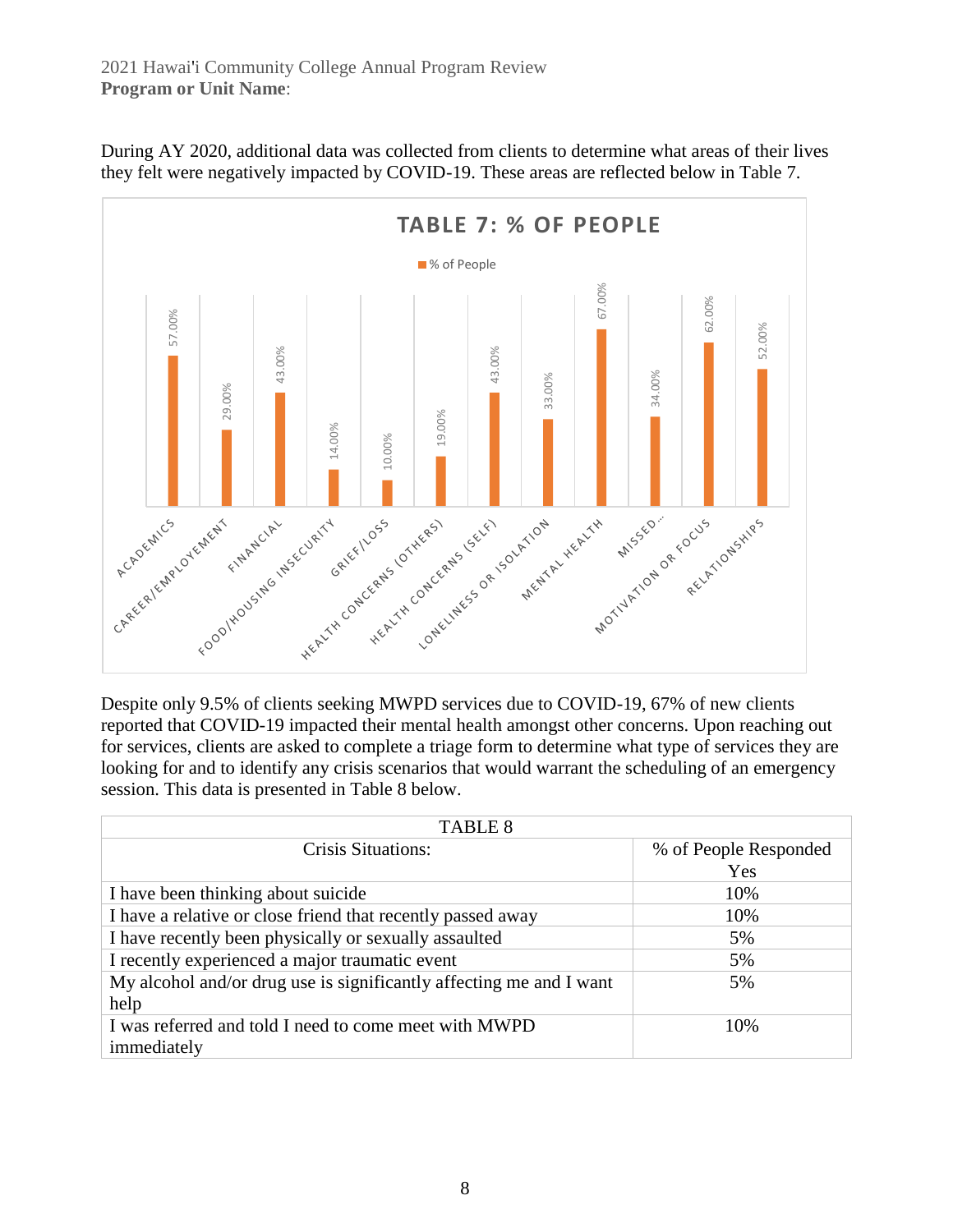| <b>Non-Crisis Situations:</b>                               | % of People Responded<br>Yes |
|-------------------------------------------------------------|------------------------------|
| Looking for someone to talk to for a few sessions           | 45%                          |
| Looking for longer term therapy                             | 45%                          |
| Not sure what type of services I need, but I want support   | 90%                          |
| Concerned about someone else (friend, family, classmate)    | 5%                           |
| In need of a referral for medication/psychiatric services   | 5%                           |
| In an abusive relationship, but I'm not in immediate danger | 10%                          |
| Seeking confidential Title IX advocate services             | 5%                           |

Data from the triage form shows a standard of about 10% of clients accessing services due to crisis situations. Majority of students do not know what type of services they need and 5-10% or students are accessing services due to Title IX related issues.

Once a student is in services, they are asked to complete a CCAPS assessment. This is a psychometric measure that is utilized at college settings across the country. Data from the CCAPS is normed across national averages and in Table 9. The CCAPS data table demonstrates that students accessing MWPD services consistently enter with distress levels higher than the national average. This holds true for each category assessed (depression, generalized anxiety, etc.) and also for suicidal ideation and thoughts of hurting others. As Table 9 shows, the national average for suicidal ideation if .80, while MWPD experiences an average of 1.05. In addition, the national average for thoughts of hurting others if .17 and the local average is .39.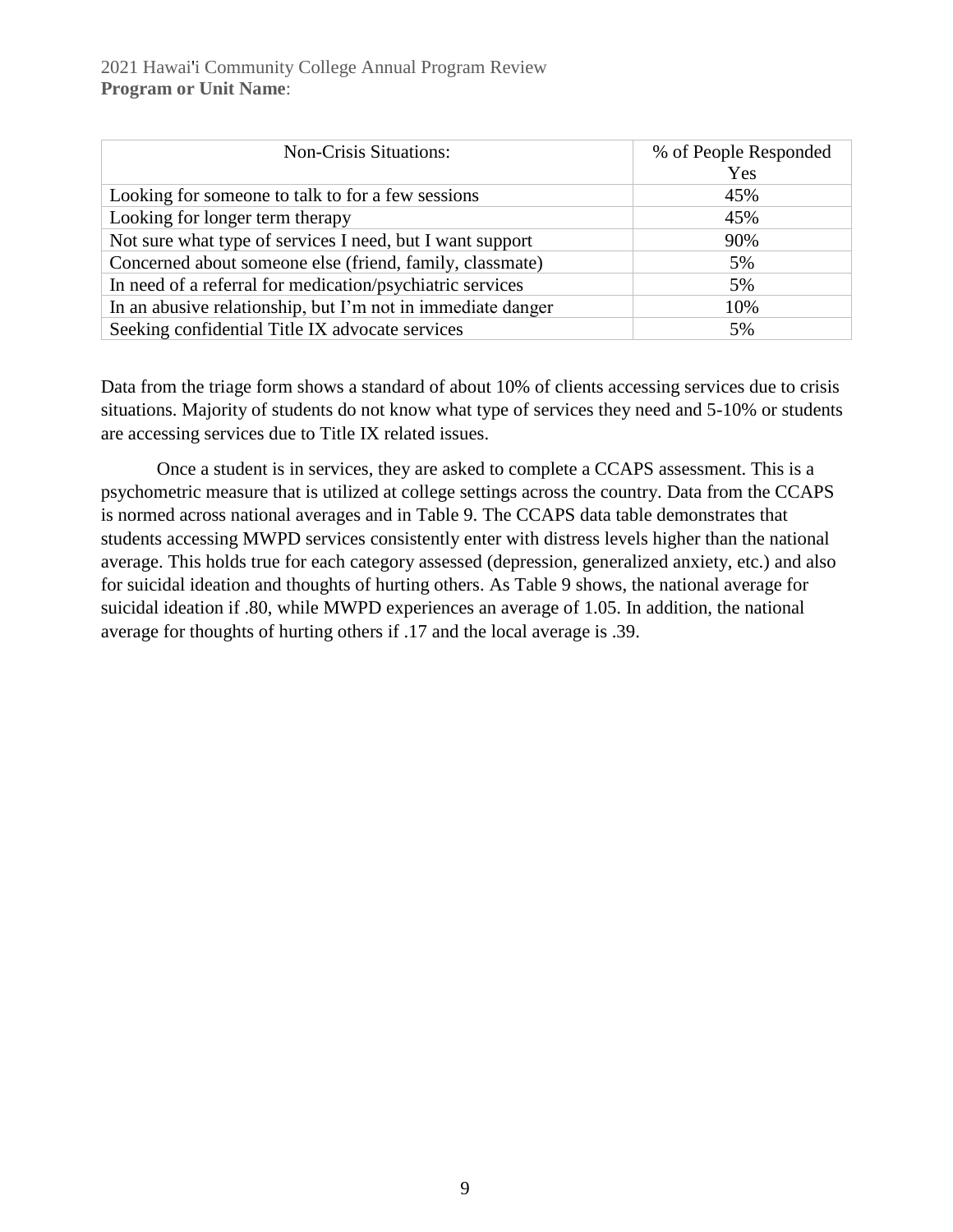| <b>CCAPS Data Table</b>    |                            |                    |                  |                 |                                     |                             |                  |           |                                        |
|----------------------------|----------------------------|--------------------|------------------|-----------------|-------------------------------------|-----------------------------|------------------|-----------|----------------------------------------|
| <b>Subscale</b>            | <b>National</b><br>average | <b>National SD</b> | Local<br>Average | <b>Local SD</b> | Rav<br>Average<br><b>Difference</b> | Raw SD<br><b>Difference</b> | <b>Pooled SD</b> | Cohen's d | % of Clients Above<br>National Average |
| <b>Depression</b>          | 1.78                       | 0.91               | 2.21             | 0.93            | 0.433260                            | 0.018569                    | 0.919132         | 0.471379  | 63.06%                                 |
| <b>Generalized Anxiety</b> | 1.83                       | 0.93               | 2.36             | 1.11            | 0.529143                            | 0.179425                    | 1.020970         | 0.518275  | 64.30%                                 |
| <b>Social Anxiety</b>      | 2.03                       | 0.94               | 2.40             | 0.98            | 0.367297                            | 0.035269                    | 0.962320         | 0.381679  | 60.64%                                 |
| <b>Academic Distress</b>   | 1.88                       | 0.99               | 2.37             | 0.83            | 0.481977                            | 0.162989                    | 0.916368         | 0.525965  | 64.50%                                 |
| <b>Eating Concerns</b>     | 1.03                       | 0.86               | 1.31             | 0.87            | 0.281880                            | 0.004448                    | 0.865867         | 0.325547  | 59.10%                                 |
| <b>Frustration / Anger</b> | 0.99                       | 0.83               | 1.41             | 0.81            | 0.419631                            | 0.022074                    | 0.818469         | 0.512702  | 64.15%                                 |
| <b>Family Distress</b>     | 1.33                       | 0.98               | 1.75             | 1.08            | 0.425862                            | 0.106443                    | 1.030366         | 0.413311  | 61.50%                                 |
| <b>Substance Use</b>       | 0.66                       | 0.82               | 0.76             | 0.87            | 0.097252                            | 0.056182                    | 0.844414         | 0.115171  | 53.25%                                 |
| Distress Index             | 1.79                       | 0.82               | 2.21             | 0.89            | 0.412210                            | 0.078065                    | 0.855715         | 0.481714  | 63.33%                                 |

#### **CCAPS Data Table Legend:**

 $\overline{\phantom{a}}$ 

National average: the composite average scores for all CCMH member institutions

National SD: the composite standard deviation of average scores for all CCMH member institutions

Local average: the average scores at your center for a given subscale

Local SD: the standard deviation of average scores at your center

Raw average difference: the absolutevalue of the difference between the local and national averages

Raw SD difference: the absolutevalue of the difference between the local and national standard deviations

Pooled SD: a combination of local and national standard deviations, used in calculation of Cohen's d

Cohen's d: the strength of the difference between a local center's average and the national average

% of clients above the national average (probability of superiority): the likelihood that a student entering your clinic has a starting subscale score higher than what is expected for the national mean. A center with mean subscale scores equivalent to national means would have a 50% probability; percentages above and below 50% indicate comparatively higher and lower mean subscale scores compared to national means.

# SI/THO Item Analysis

| Item                                         | $%$ Responses $> 0$ | ltem Average       | Local Response Frequencies (#/%) |          |          |         |         |
|----------------------------------------------|---------------------|--------------------|----------------------------------|----------|----------|---------|---------|
|                                              | (Local / National)  | (Local / National) |                                  |          |          |         |         |
| "I have thoughts of ending<br>my life (SI)"  | 63.6% / 39.8%       | 1.05/0.80          | 8/36.36%                         | 7/31.82% | 6/27.27% |         | 1/4.55% |
| "I have thoughts of hurting<br>others (THO)* | 21.7% / 10.8%       | 0.39/0.17          | 18/78.26%                        | 3/13.04% |          | 2/8.70% |         |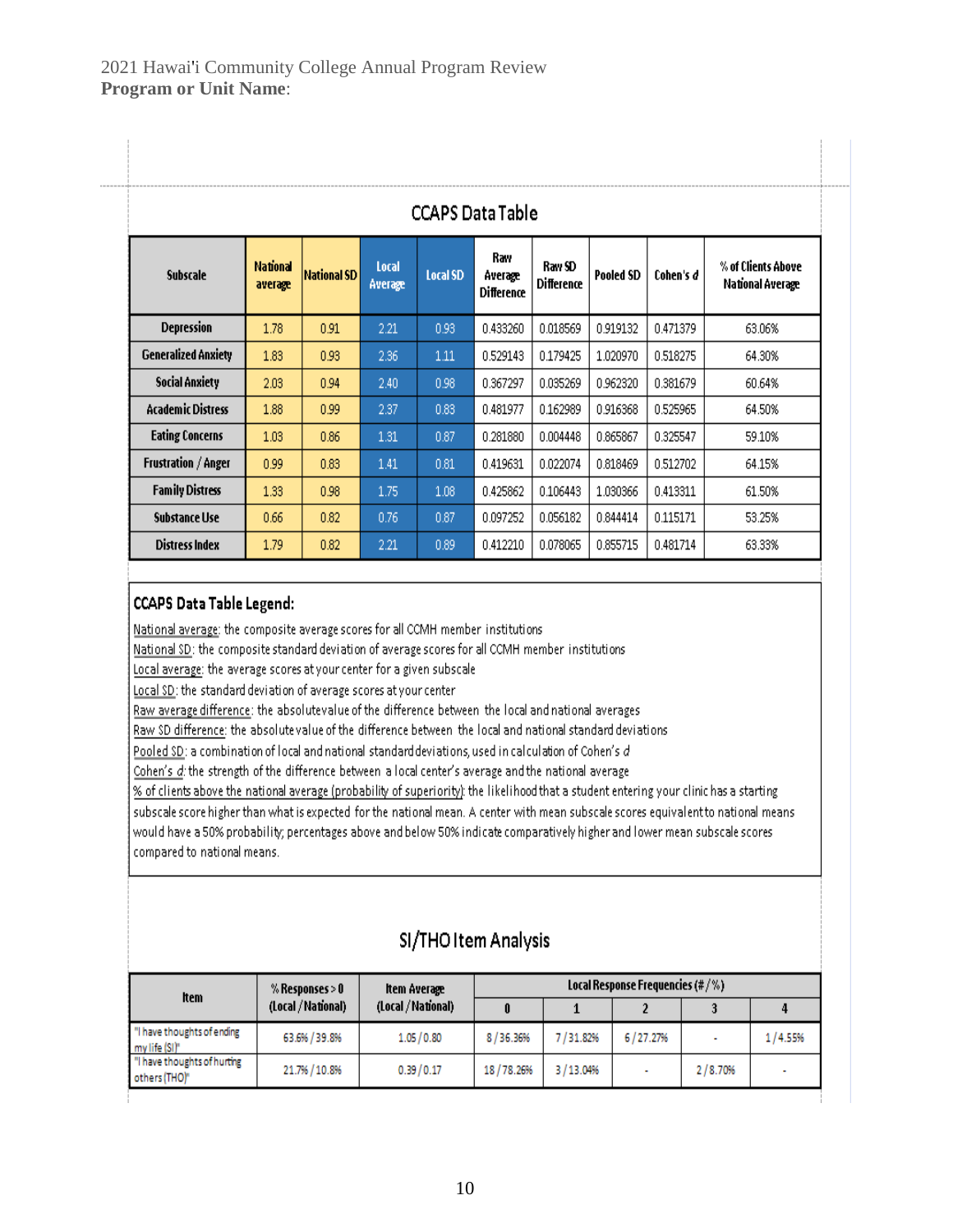#### *Mandated Violence Risk Assessment*

In collaboration with Student Conduct, CARE Team, and Title IX, MWPD is responsible for administering Violence Risk Assessments on students who have demonstrated patterns of concerning behavior that may or may not put them at risk of engaging in violence towards another. These assessments are rare, but 2 were completed during the 2020 AY. These two assessments were indicated due the level of risk these students were assessed at by the Care Team which resulted in their temporary suspension from campus pending the obtainment of a violence risk assessment and the implementation of a Care plan to mitigate any potential risk of violence. The assessment process is lengthy and requires coordination with student conduct and campus security.

#### **B. Student Focused Campus Services**

In alignment with national best practice, MWPD offers a range of prevention and awareness events that are focused on mental wellness.

| Event               | <b>Number</b> | Impact                                       |
|---------------------|---------------|----------------------------------------------|
| <b>Classroom</b>    | 3             | 2 Bystander Intervention Training; 1 Suicide |
| Workshop            |               | Prevention Workshop. Students learned more   |
|                     |               | about these topics, became familiar with     |
|                     |               | resources available to them and ways to      |
|                     |               | support others.                              |
| <b>Campus Event</b> | 29            | 2 Food Distributions (USDA Partner Agency; 1 |
|                     |               | Bystander Intervention Training; 9 Mindful   |
|                     |               | Mondays; 2 Student Success Conference        |
|                     |               | workshops; Digital Wellness Fair-15          |
|                     |               | workshops).                                  |

**Figure 9: Campus Prevention/Awareness Events**

#### C. **Indirect Student Services**

MWPD services student indirectly by developing and collaborating with external resources to provide resources to students via the web. During this report year, MWPD updated its website and sustained a subscription to TalkCampus.

TalkCampus is a new resource that was launched spring 2020 in response to COVID-19 dynamics. Due to the increase in isolation and mental health issues, MWPD researched and implemented an agreement with TalkCampus. Through the TalkCampus app, students gain access to a worldwide network of peers who are there to talk about stress, mental health, and other college related topics. During the spring, Hawaii CC had 17 students utilize this platform. TalkCampus is particularly beneficial as it has a built-in method of escalating those who share concerning posts. Students who may be at risk of self-harm are connected to peer mentors and clinicians. If the individual is deemed high risk they are given local crisis resources and MWPD and the CARE Team at Hawaii CC will be contacted.

# **D. Analysis of Student Focused Services**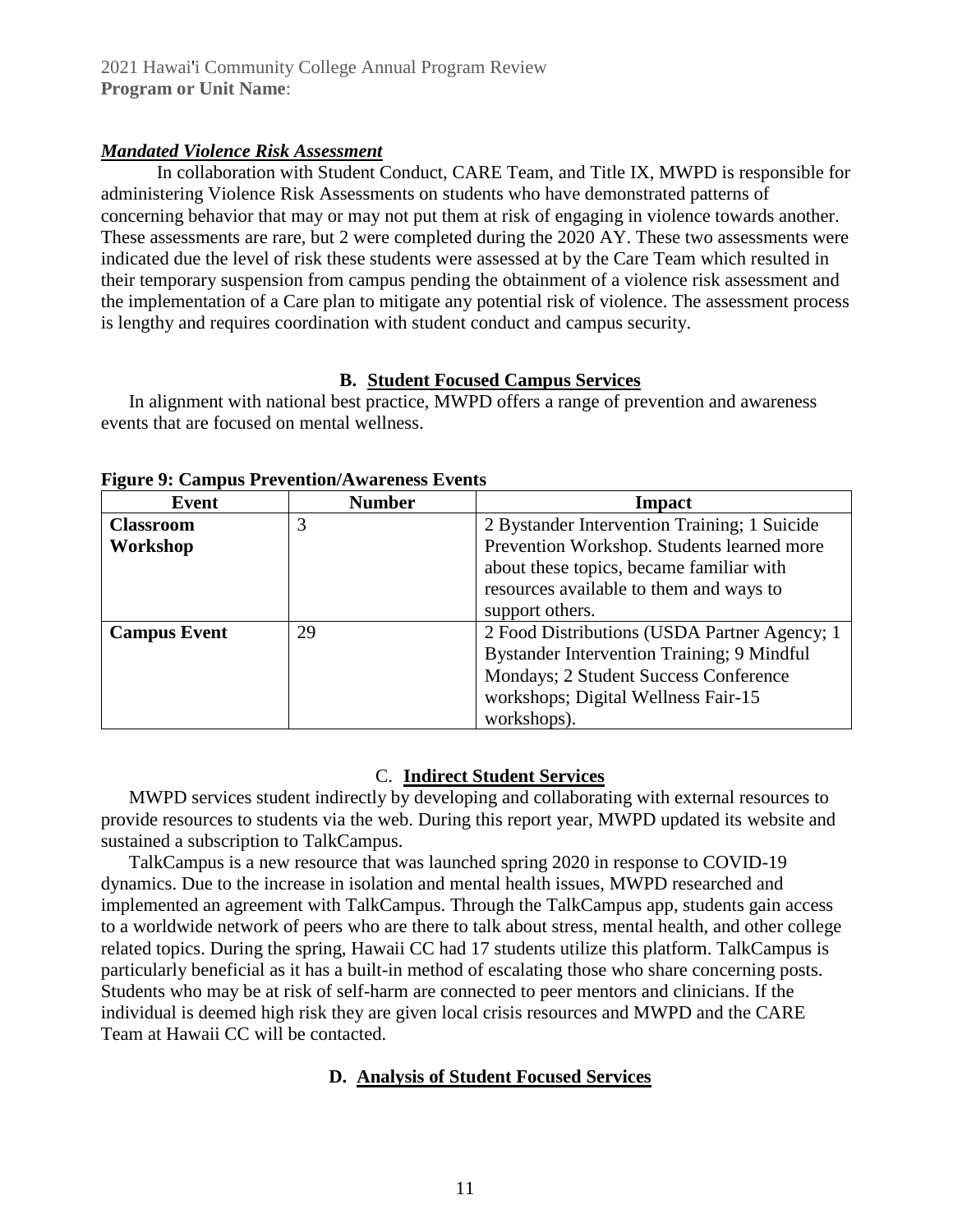2021 Hawai'i Community College Annual Program Review **Program or Unit Name**:

Over the course of the 2020 AY, MWPD provided direct and indirect services and support to the students of Hawaii CC. MWPD provided services to 34 students who had not received MWPD services in the past. 23 students carried over or re-entered services from previous semesters. The total number of students serviced is in alignment with national standards (1-5% of the campus population). The ability to maintain alignment with national standards is a strength of the program and a testament to the need for increased mental health services at Hawaii CC. The meeting of national standards occurred despite a major staffing shortfall, which was only increased in response to COVID-19 (loss of the support of a shared APT B position with Hāʿawi Kōkua).



**Figure 10: Best Practice vs. Hawaii CC** 

The American College Counseling Association has identified 1 therapist to 1000 students as the best practice ratio. Based on this ration, MWPD should have an additional 1.4 positions to service the number of students enrolled in 2020 (see figure 10). This best practice ratio does not take into account our college's unique format of having multiple sites 1-2 hours away. When in person sessions are occurring, travel time reduces the current clinicians' availability to provide clinical services. During COVID-19, the virtualization of services has actually increased equitable access to services for students from Kō and Pālamanui. While telehealth services will always remain an option (now that it's been integrated), it is still not always the most appropriate modality for services and so in person services will still be needed at times.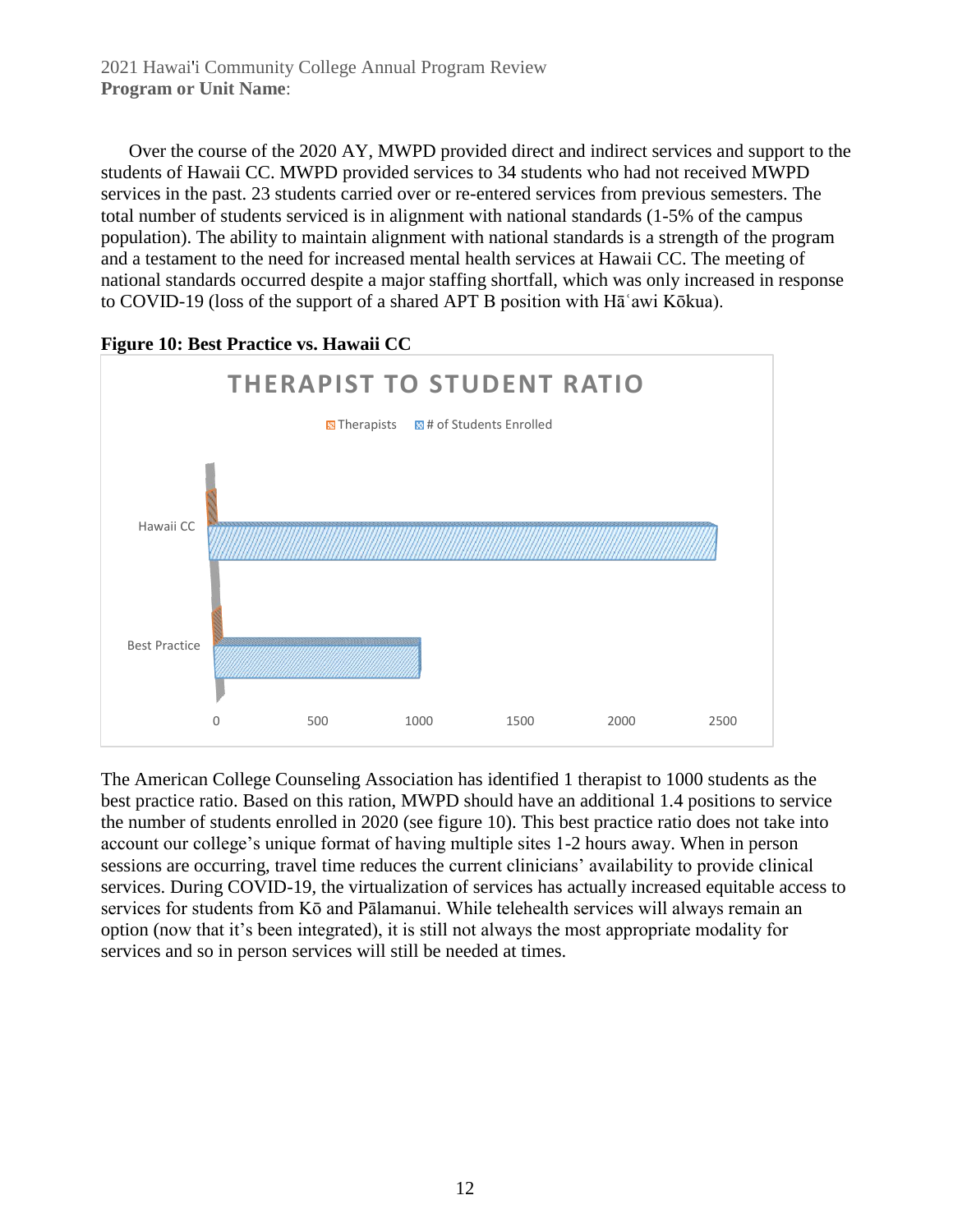

#### **Figure 11: Clinical FTE by School Size**

The Association for University and College Counseling Center Directors Annual Survey (2018) collected a vast amount of data on what mental health services look like on college campuses. A total of 571 counseling centers responded to the annual survey. One of the areas assessed, was how many clinical FTE were designated based on campus size. During 2020, Hawaiʿi CC enrollment was 2430. The mean Clinical FTE for the comparable schools was 3.84. For Colleges with less than 1501 students enrolled, the mean Clinical FTE was 2.32. While Hawaii CC falls above the minimum designated FTE for mental health centers, we are still well below the mean of 3.84 designated FTE when compared to other colleges of our size. In addition, of those surveyed, only 3.7% of counseling centers are considered "one-person counseling centers" (where the director of the program is also the only clinical staff member). So, while having 1 clinician per college is the norm within the University of Hawaiʿi Community Colleges, it is vastly out of alignment with national standards.

Demand, efficiency, and effectiveness demonstrate progress and success within existing limitations. MWPD counts all student interactions towards program data. What the data does not speak to are the number of students that don't progress as far into services as they would have should MWPD have been able to be more available and responsive to their needs. As a 1-person unit, the availability of the therapist is limited and accessing services can be difficult. In an attempt to mediate the barrier around access to scheduling, MWPD partnered with Hāʿawi Kōkua staff and trained their APT B position to assist with scheduling, completing intake paperwork with students, administering computer-based assessments, and completing all outreach to students who miss appointments. MWPD credits the increased number of students' serviced fall 2019 to this added support. As a result of the COVID-19 budgets related issues, this APT B position was loss. While a direct comparison cannot be made between the loss of this position and the change in program data due to the added complexity of switching to virtual services, MWPD can attest to the fact that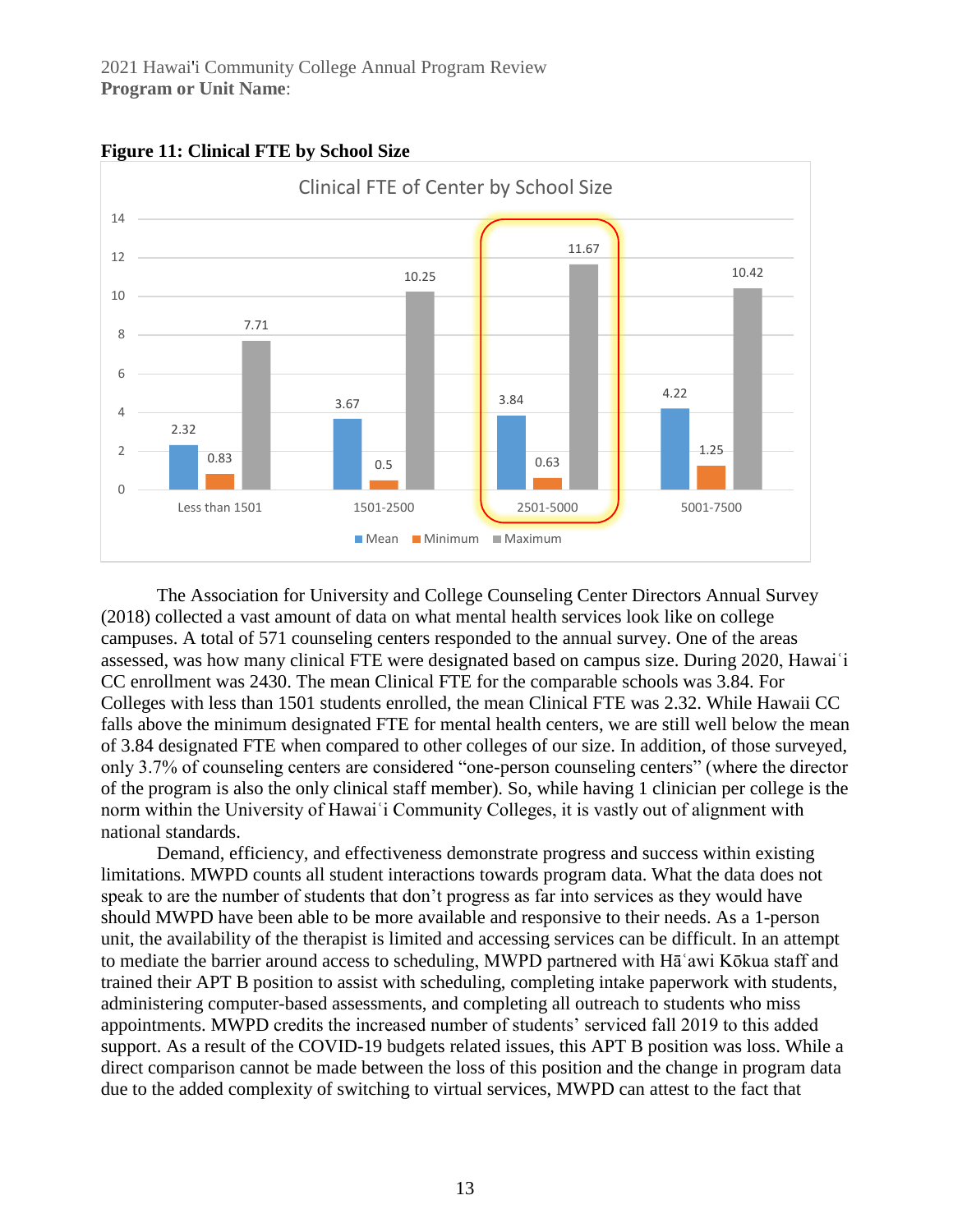students are suffering as a result of this loss. Response to students requests to schedule are not being responded to as quickly, intake paperwork is being completed with less support, and it takes longer for a student to receive that initial feeling of support and/or progress. For many students, getting scheduled and completing their intake paperwork is a significant marker of progress as it signifies that their help seeking behavior is resulting in progress (an scheduled session).

Due to the limited staffing of MWPD, decisions on how to prioritize time are often made. While we would like to always prioritize direct services to students, there are times where the clinicians schedule is limited due to other duties such as prevention programming, report writing, data collection, budget meetings, etc. In an effort to increase the clinical capacity (availability to provide sessions) MWPD has accepted Master level interns every year since 2017. While interns can slightly increase clinical availability, they have shown more effectiveness in increasing MWPD's prevention/education programming (Fresh Check Day, Mindful Mondays, etc.).

#### **E. Faculty/Staff Focused Services**

In addition to services for students, MWPD provides services to faculty/staff with the ultimate goal of creating a healthier campus culture by building up our colleges capacity to support and refer students who may be showing signs or symptoms of mental health concerns. Services provided to faculty/staff consist of: clinical consultation regarding students of concern, CARE Team membership, and offering professional development opportunities.

**Individual Consultation:** Occurs regularly throughout the year as instructors, APT staff, and administrators seek support in addressing students' behaviors and reports of concern related to mental health.

**CARE Team:** MWPD clinician sits on the CARE team and provides consultation on every case. See the [CARE team reports](https://hawaii.hawaii.edu/careteam) for additional data. As a part of CARE Team, MWPD advocates for effective campus processes and responses to students that represent some of our most vulnerable populations. During 2020 CARE Team met weekly for 1.5 hours and held ad hoc meetings as necessary to address emergency concerns.

#### **F. Prior Action Plan Results**

#### **Establish new unit assessment plan by end of the Fall 2020 semester**

This action plan goal has not been met. A new unit assessment plan is in the process of being finalized and this annual review is based on the proposed measures and goals. These goals are designed to refocus MWPD on its core responsibility to provide clinical services.

HGI Action Strategy 2: This action will support, strengthen, and align the unit assessment process to reflect meaningful data as it relates to the impact MWPD services have on student's ability to persist towards their academic goals. Demographic data is to be gathered regularly to assess MWPD impact on the persistence of specific populations such as: Native Hawaiians, Filipinos, Pacific Islanders, Veterans, Adult Learners, and part-time students.

**Redesign the intake process to increase access to services given the new set of barriers inherent in the virtual delivery of services.**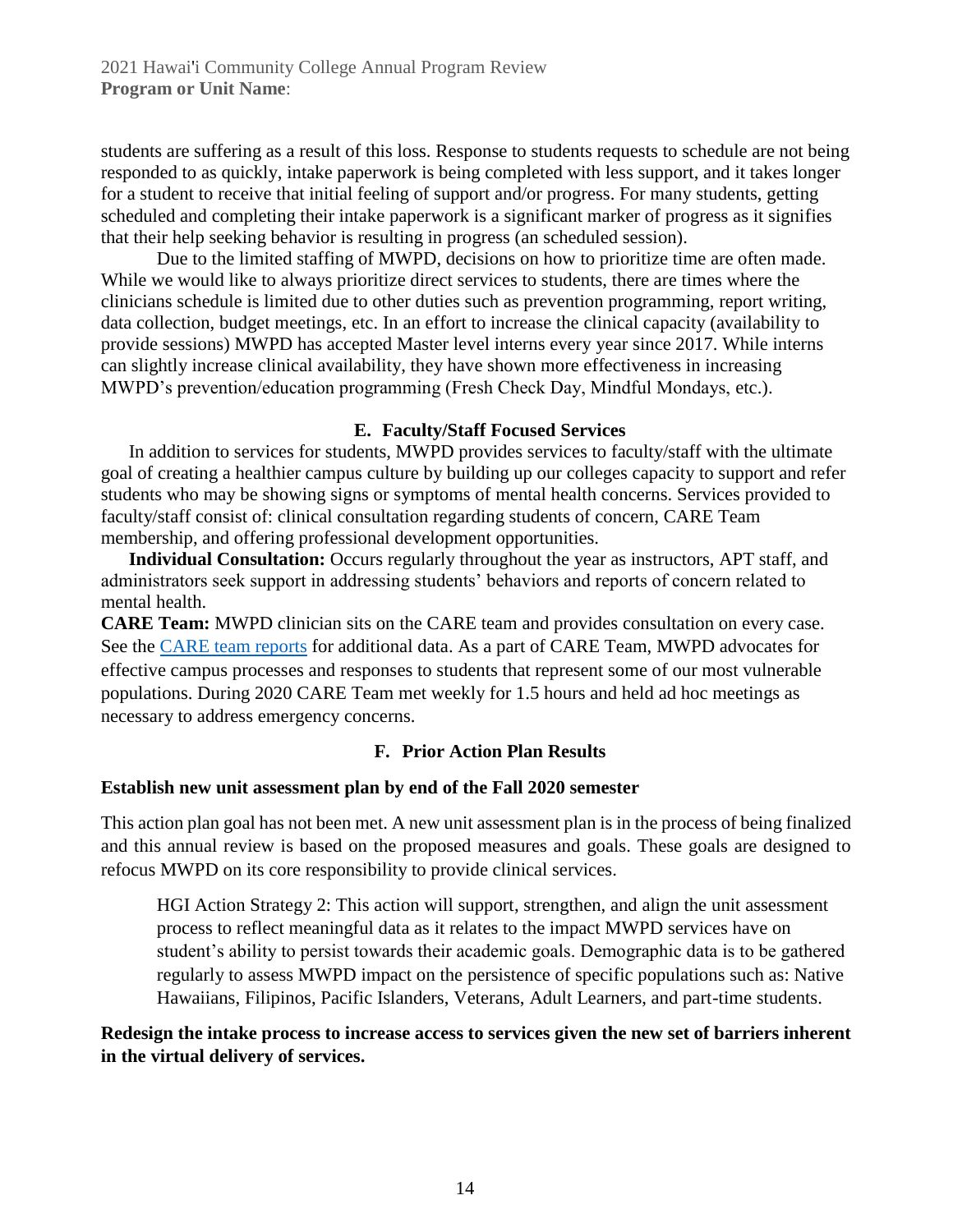The intake process has been redesigned to be 100% virtually delivered. The key to the management of this process is having support staff to manage the MWPD email account and respond with premade templates to students. Responses are designed to guide students through the intake process and to ensure that all legally required forms are completed prior to the intake session.

HGI Action Strategy 2: By adjusting the structural process of accessing services, student will experience a decrease in barriers and will be more likely to engage in MWPD services. Access to MWPD services is essential for those serviced to persist towards their academic goals.

#### **3. Program Learning Outcomes or Unit/Service Outcomes**

New UO's not approved/finalized, but this section will present all new UO's and details on those that were assessed during AY 2020.

#### New Proposed UO's

UO1: Clinical services will demonstrate pre-post treatment change in alignment with national trends.

- A. CCAPS will be administered to students every other session.
- B. The CCAPS National Comparison (Pre-Post Change) Report will be generated annually.

UO2: Student utilization of MWPD clinical services will remain in alignment with national standards.

- A. The following outputs will be tracked and analyzed annually:
	- a. Number of students serviced per reporting period (July-December and January-June).
	- b. Campus enrollment data will be gathered from the campus factbook.

UO3: MWPD will contribute to campus dialogue and knowledge around topics such as mental health, wellness, and healthy relationships.

- A. The following outputs will be tracked and analyzed annually:
	- a. # of prevention/education activities MWPD contributes to during the reporting period
	- b. Workshop evaluations will be collected for each in person instructional event offered.
	- c. # of Care Team meetings attended.

During AY2020 UO1 and UO 2 were assessed.

UO1.A: The CCAPS was not administered every other session consistently. The program found that it was difficult to remember to remind students to complete the online assessment. A new process has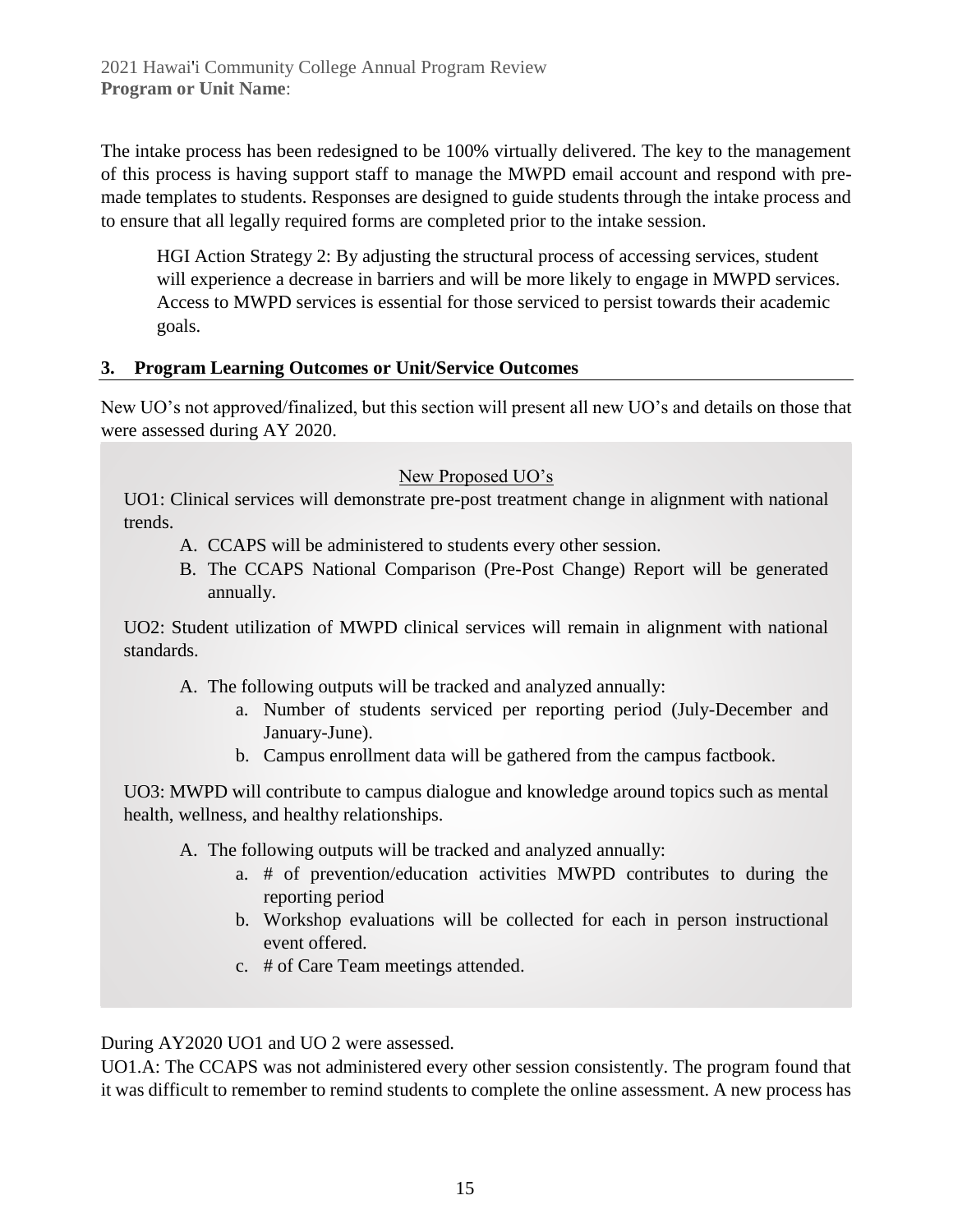been developed for AY 2021 which depends on a temporary HEERF funded position to assist by sending all clients text message reminders to complete the CCAPS every other session. UO1.B: The data collected from AY 2020 CCAPS are reflected in figure 12 below.



Figure 12 reflects the clinical change indicated by the CCAPS scores for clients who completed at least 2 CCAPS. This chart compares the change seen locally as a result of MWPD's clinical intervention (blue and orange) in comparison to the national standards (black lines). As noted, MWPD typically services clients that present with more distress than the national average. In all categories other than alcohol use, MWPD clients demonstrated a decrease in symptomology that is greater than the national average. This shows that MWPD clinical services were very effective for those who completed this assessment. The alcohol use actually increased and this is likely the result of an initial under-reporting, as evidenced by the initial numbers being below the national average when Hawaii typically reports higher than average alcohol use when compared nationally.

UO2:Student utilization of MWPD clinical services will remain in alignment with national standards.

- A. The following outputs will be tracked and analyzed annually:
	- a. Number of students serviced per reporting period (July-December and January-June).
	- b. Campus enrollment data will be gathered from the campus fact book.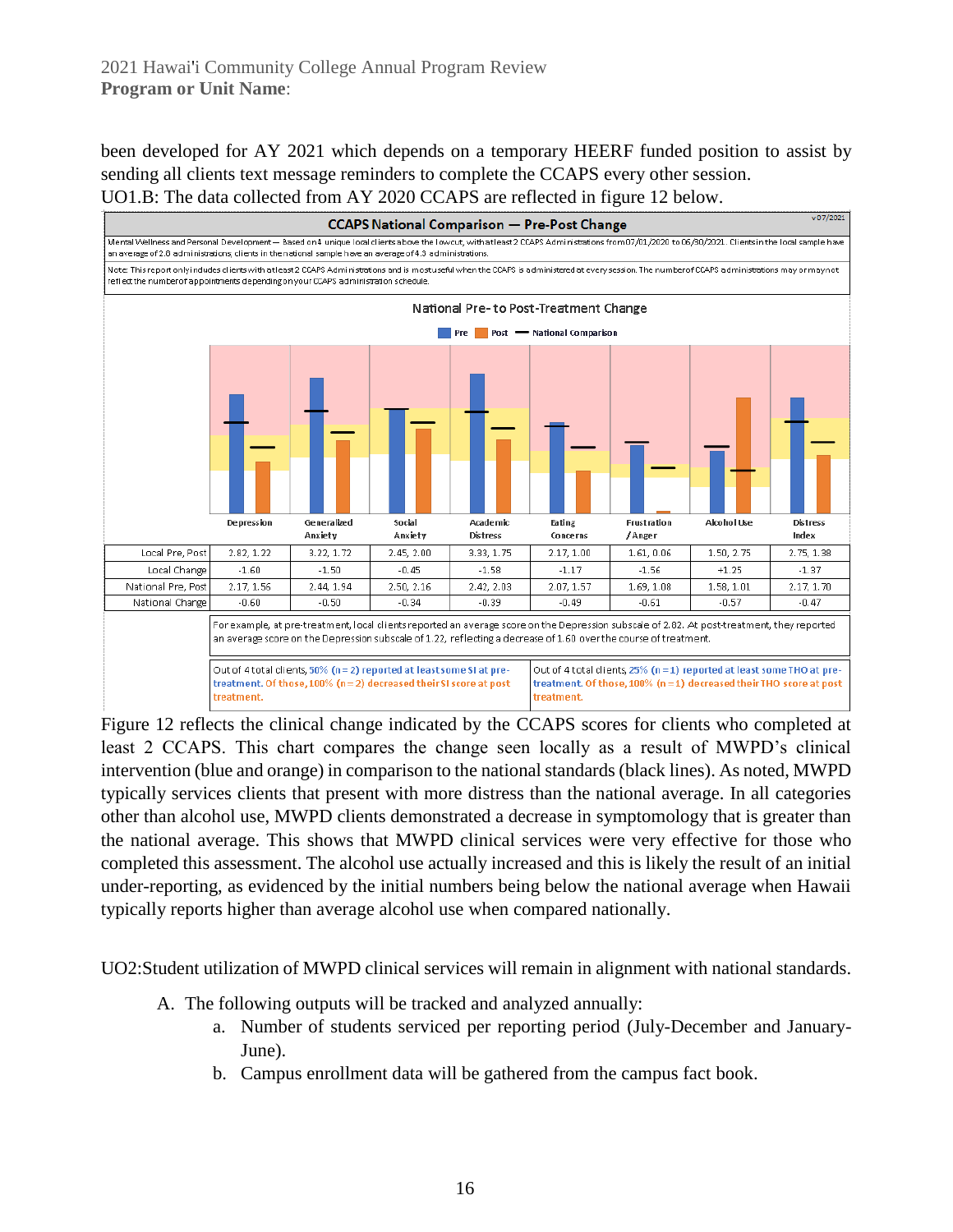MWPD serviced 57 students (34 new) during AY 2020. Based on the census data, enrollment for Hawaii Community College in AY 2020 was 2430. MWPD serviced 2.3% of the student population, which is in line with national averages (1-5%).

#### **4. Action Plan**

\*The action plan may be amended based on new initiatives, updated data, or unforeseen external factors between now and the next Comprehensive Review.

The following action plan will be implemented to address areas of growth for MWPD:

- 1. Finalize new unit assessment plan. New plan will be submitted to VCSA for approval and routed to the Assessment Coordinator. HGI Action Strategy 2: This action will support, strengthen, and align the unit assessment process to reflect meaningful data as it relates to the impact MWPD services have on student's ability to persist towards their academic goals. Demographic data is to be gathered regularly to assess MWPD impact on the persistence of specific populations such as: Native Hawaiians, Filipinos, Pacific Islanders, Veterans, Adult Learners, and part-time students.
- 2. CCAPS will be administered every two sessions and completion data will be tracked and reported.
- 3. A new suicide intervention protocol will be researched, drafted, and implemented. **HGI Action Strategy 3:** Anticipate and align curricula with community and workforce needs.: This new intervention curriculum will help align MWPD with best practices and student need. More students have been presenting with suicidal ideation and these high-risk clients require very specific types of care. The institution also needs to be protected since it is impossible to prevent all loss of life when working with suicidal clients.

**HI2 Action Strategy 3:** Continue to support programs that suit Hawai'i Island's location and environment as well as address critical gaps: due to the high numbers of suicides on Hawaii Island (higher than state and national averages) the availability of evidence informed clinical services in the college setting is critical. Our community does not have the capacity nor the resources to service all suicidal individuals at an inpatient level and so community level/outpatient care has become necessary and the chosen intervention supports this approach.

4. In response to COVID-19 impacts on mental health and behavior concerns, MWPD faculty will design clinical supervision and training protocol for master level interns to ensure quality internships and services to students.

**HGI Action Strategy 2:** This goal will provide a diverse offering of clinicians that can work with students. It is critical that the diversity of the students we service be mirrored in order to continue the de-stigmatizing of mental health and wellness. The community college services not just ethnically diverse students, but also students from many different cultures and socioeconomic backgrounds. While clinicians are trained to be flexible and responsive to the cultural needs of the clients, personal experience and the perception of relevancy of a clinician does help.